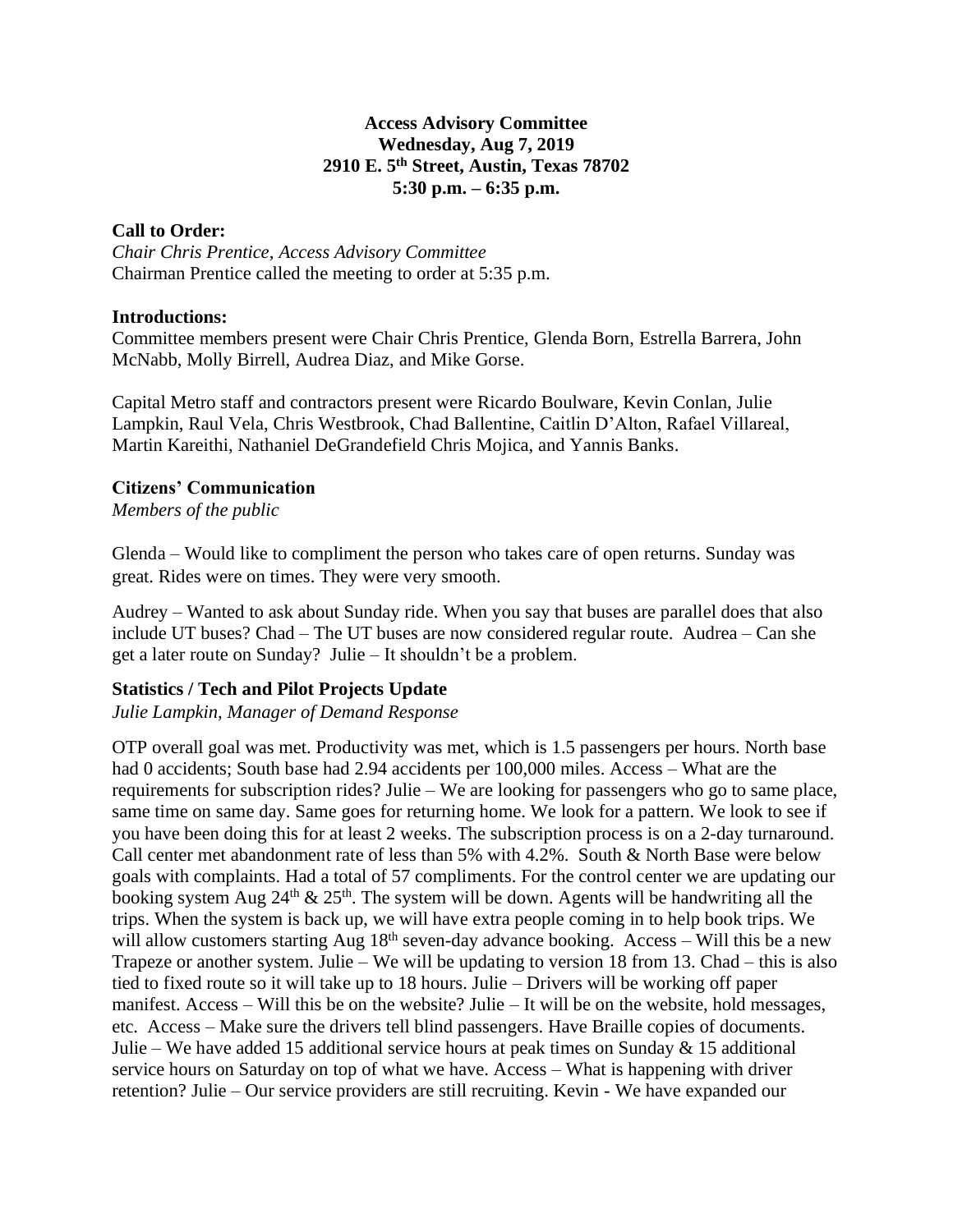recruitment efforts with a full court press. We will be at multiple community events this weekend as well as running radio ads. Access – One of the things I hear is drivers get into training  $\&$  they don't stay. What's being done to encourage them to stay. Kevin – All new drivers go thru 120 hours of training. After that process they're on their own. We check in 30/60/90 days check in with them. Our drivers are committed to this service. We offer incentives for great driving & referral incentives for getting new drivers. Chad - Just passed over 6000 registered passengers

# **Pickup Update / Innovation Zones Update**

*Chad Ballentine, Vice President, Demand Response* and Innovative Mobility

Rolling out 4 new Pickup zones in Aug. August  $20<sup>th</sup>$  is Northeast ATX in this area. Aug  $21<sup>st</sup>$  is Walnut Creek (formerly St. David's) Aug 27<sup>th</sup> Northeast ATX (Rogge area), and 28<sup>th</sup> is Exposition neighborhood. Vehicles are getting wraps and there will be bike racks as well as head signs. It is \$1.25 to use it unless you have bus pass, you will use the pass. Operated by North Base facility. On Aug 16 we will have the soft launch. Will use Metro staff to test it. We have had a great response in Manor. It replaced route 470. We will have 5 zones at the end of Aug. We will be rolling out more zones in the next 6 months or so. Access – Thought you were going to do the Hornsby Bend area. Chad – We are working with Travis County on it. We are looking at Pickup but it is looking like it might not be the best fit. Something is going to happen out there; we just aren't sure what it will be yet. Access – Are the zones listed on website & integrated with trip planner on App? Chad – Yes, they are on the Cap Metro website. Since it is a separate app we are working on integrating it with the app but it won't happen on launch date. You will be able to see it as an option when you trip plan on cap metro app. We are doing an upgrade on Cap Metro App in Sept. We will give you more info soon. I'm a Beta user and it has been working pretty well.

# **Fiscal Year 2020 Proposed Operating and Capital Budget**

# *Kevin Conlan, Director of Budget and Financial Planning*

Kevin - The budged is sound & balanced & meets operating reserve requirements. Access – Do you see any difference based on the various National Administrations (Obama to Trump to next, etc.). Kevin – I've only been here for 2.5 years. The total amount of grant funds available have gone up year after year. We have applied for every grant possible. Martin – Funding from Feds comes from Congress & the administration turns the faucet on to let it flow. Access – How much does an electric bus cost? Kevin – On average \$1 million dollars. Access – 57% of the budget is for operations, is that for the single contract for fixed route buses? Kevin – It's for all services not just fixed routes. Access – We don't have a firm number cause the contract hasn't been approved yet? Kevin - That's correct.

# **Contract Update**

# *Rafael Villarreal, Director of Contract Oversight and Service Monitoring*

Access – Cap Metro has dealt with MV for while right? Rafael – They started with us in 2015. They had been around for a while doing more paratransit but now they are doing more fixed route. The board will review the contract again on Aug 12 at the special called meeting.